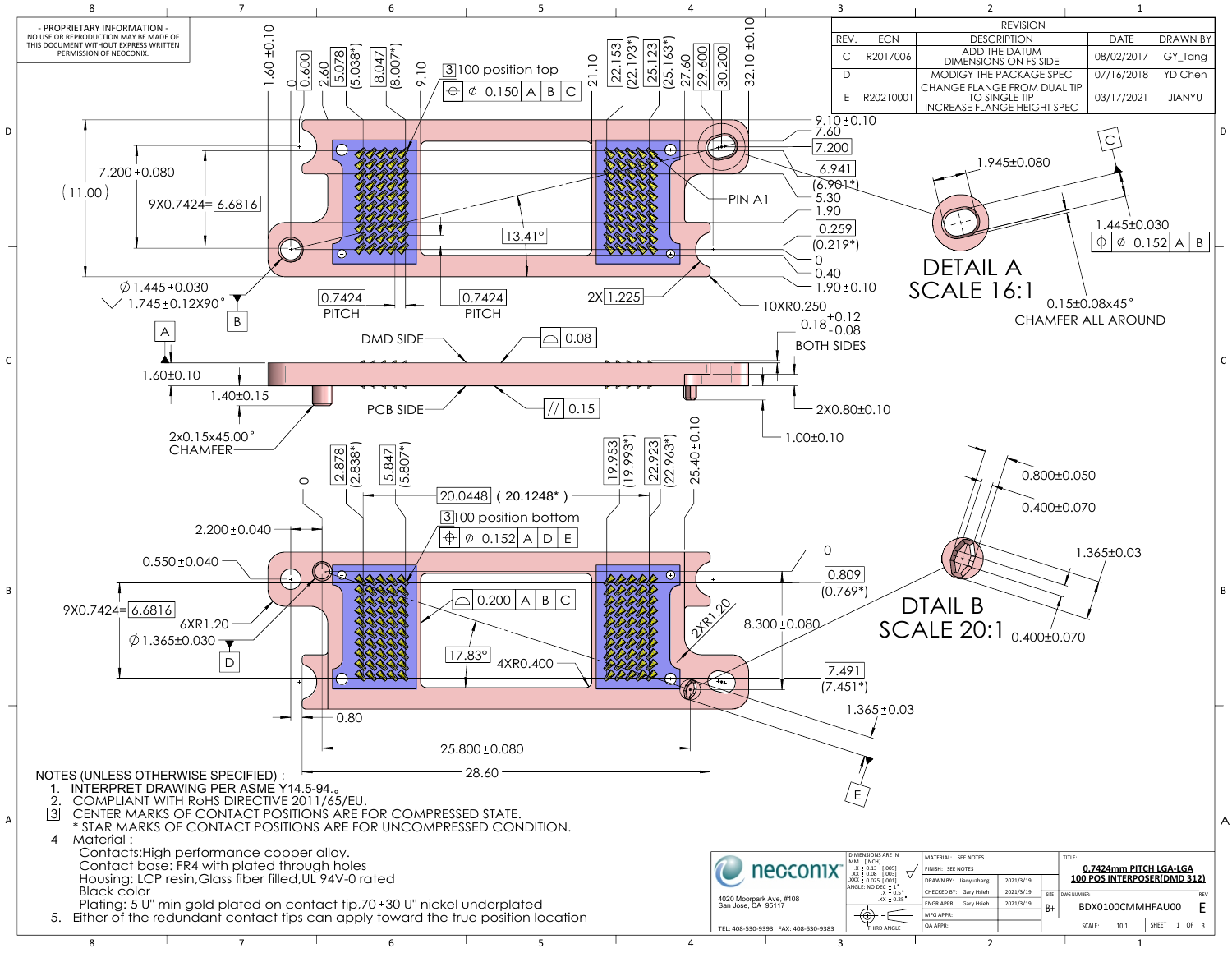

8 7 7 6 7 5 7 4 7 3 2 2 1